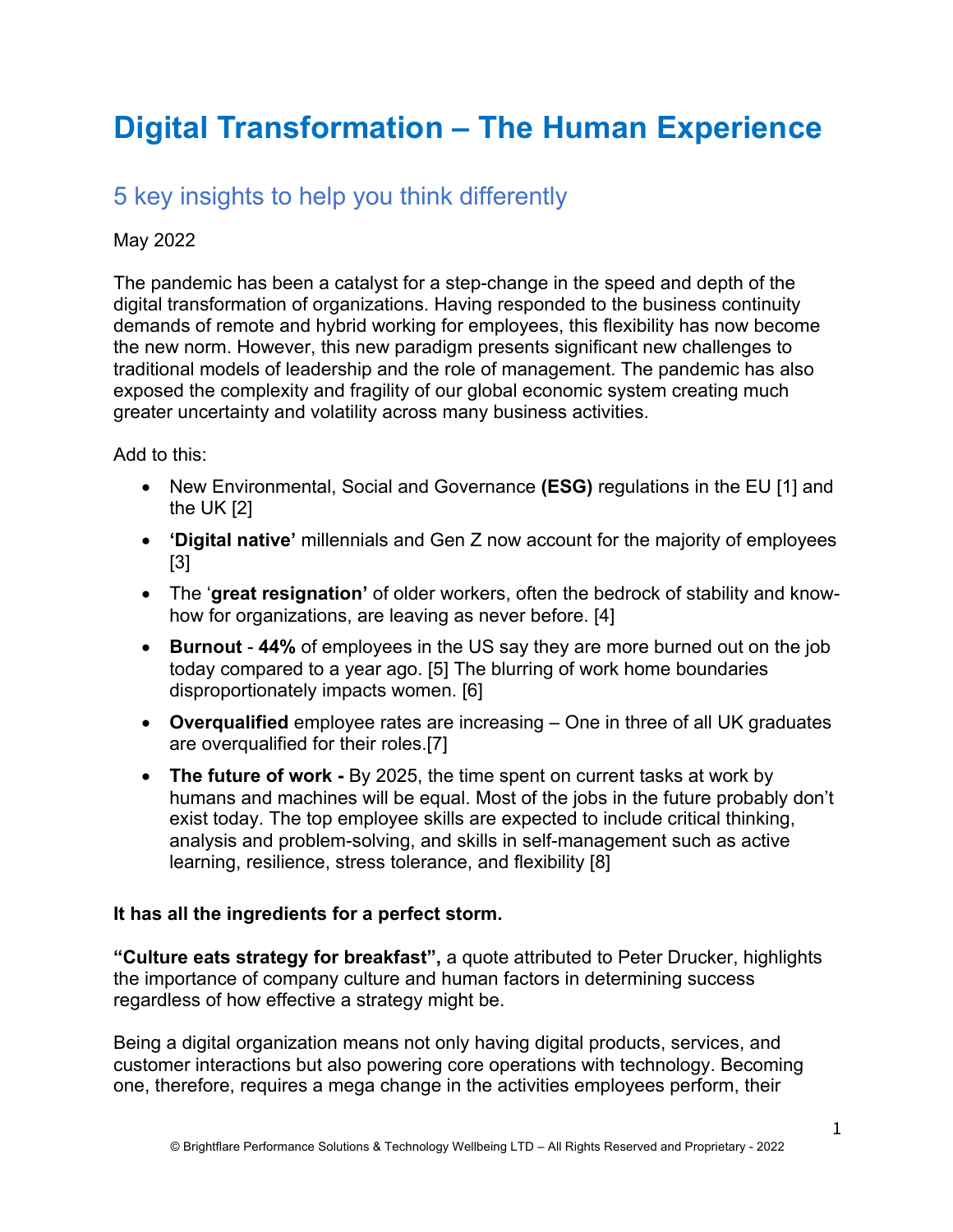mindsets, as well as in their behaviors, and the ways they interact with others inside and outside the organization. It's not a digital transformation without a corresponding human transformation to a new sustainable digital culture. So, it's not surprising that some commentators are calling this a watershed moment for company culture.

As specialists in digital culture, we know how to work with leaders and managers to create sustainable human/technology relationships and change, based on science. This article shares five of our key insights founded on the latest research.

## 1. Digital culture matters

Digital transformation changes and breaks down existing employee connections and networks. Hybrid and remote working changes the nature of these relationships still further and for new and younger employees, it also creates a networking vacuum where it's much harder to establish connections and networks, an essential ingredient to an employee's sense of belonging and wellbeing. [9]

In our article 'Why a healthy digital culture matters', we explain how, not purposefully investing in an organization's digital culture, exposes employees to unnecessary risks of increased stress, alienation, and even burnout. [10] Capturing the human experience of digital transformation is not only essential but doable. However, if you don't, digital culture will be established by default.



Organizational culture comprises the values and characteristic set of behaviors that define how things get done. A healthy one provides the guidelines, the tacit code of conduct, that steer employees to act appropriately and make choices that advance the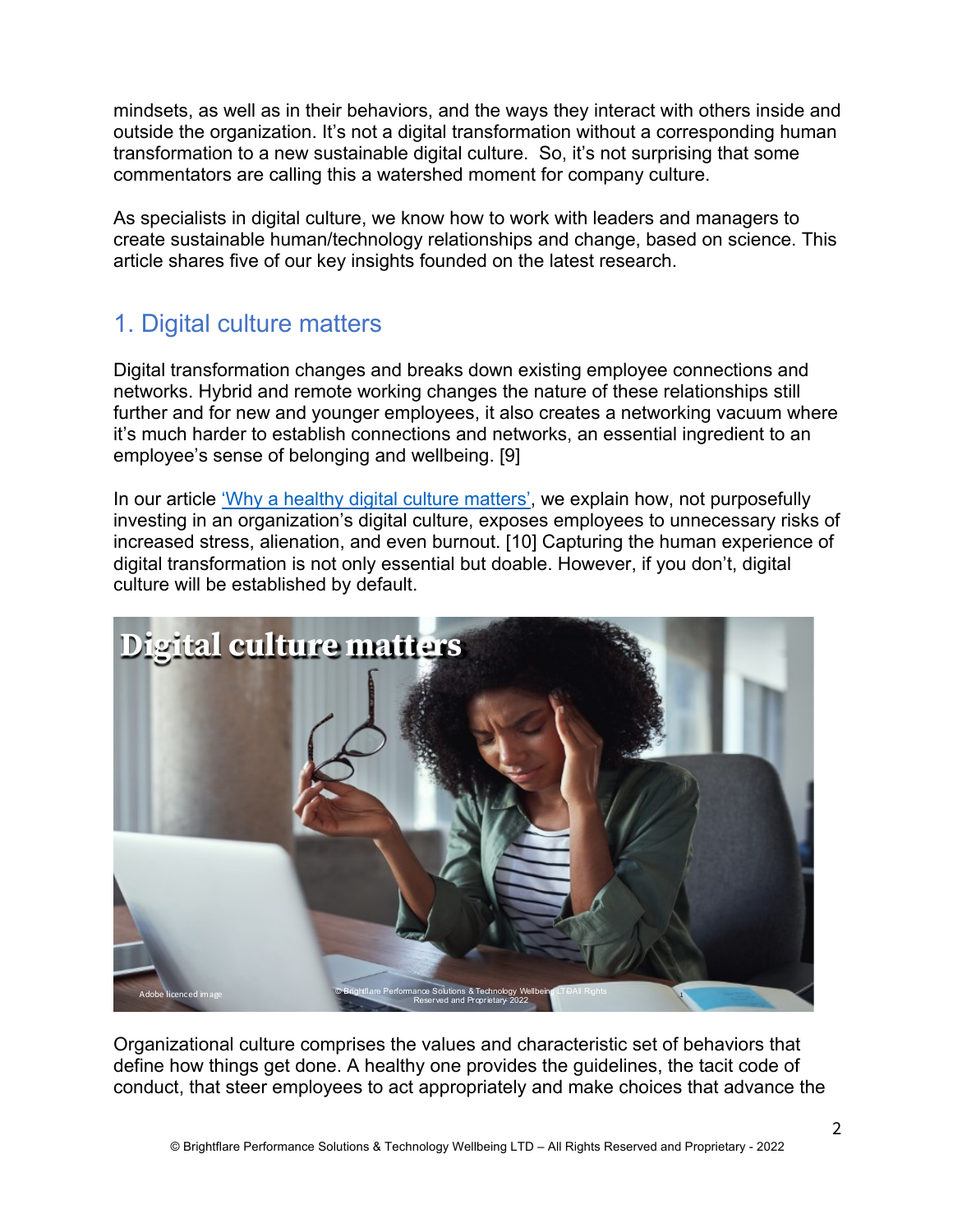organization's goals and strategy. However, as with any culture, organizations can also suffer cultural blindness where they are unable to see or understand how particular matters might be viewed or see alternatives and other perspectives. Similarly, there are risks associated with 'groupthink', where a consensus between those in leadership and management develops, in which the desire for harmony or conformity results in irrational or dysfunctional decision-making outcomes. [11]

The need for organizational culture to evolve into a digital culture is because there is a shift from *'what to do' to 'how to do it* In a large sense, the world has reached a plateau in terms of new inventions. In its place, we are faced with unbounded innovation and relentless iteration, two core tenets of the Digital Age [12]. The agenda here is to improve on existing models, processes, structures, and systems. This clearly needs a new, flexible, and growth mindset. [13]

#### *Digital culture means many things to many people, however, in most instances, it eventually boils down to how people interact with technology and each other.*

We see three important reasons for instilling or updating your digital culture during any digital transformation program:

- 1. The success of your digital strategy ultimately depends on human factors. [14] Digital technology is designed to operate in controlled and constrained environments. Employees are essential to interface and adapt to the technology within its limitations, to problem solve and get the best results from your digital investment.
- 2. Many organizations lose prime candidates despite them having the capabilities the organization seeks because either there is a perceived or real mismatch in the values of the candidate and the organization**.** [15]
- 3. Highly experienced and talented people leave the organization because either they are seen as no longer having the correct cultural fit or they no longer feel that they fit in. [16]

#### **Some questions to reflect upon:**

- 1. What are the crucial elements of a strong digital culture in your organization?
- 2. What does your digital culture strategy look like?
- 3. What mindset are you seeking from employees and how are you developing it?
- 4. How comfortable are your leaders and managers in challenging decisions?
- 5. What measures do you have in place to avoid cultural bias and "groupthink"?

## 2. Upskill your leaders and managers

Upskilling is a longer-term investment in augmenting the knowledge, skills, and competencies that help employees advance their careers. "Reskilling" and "upskilling"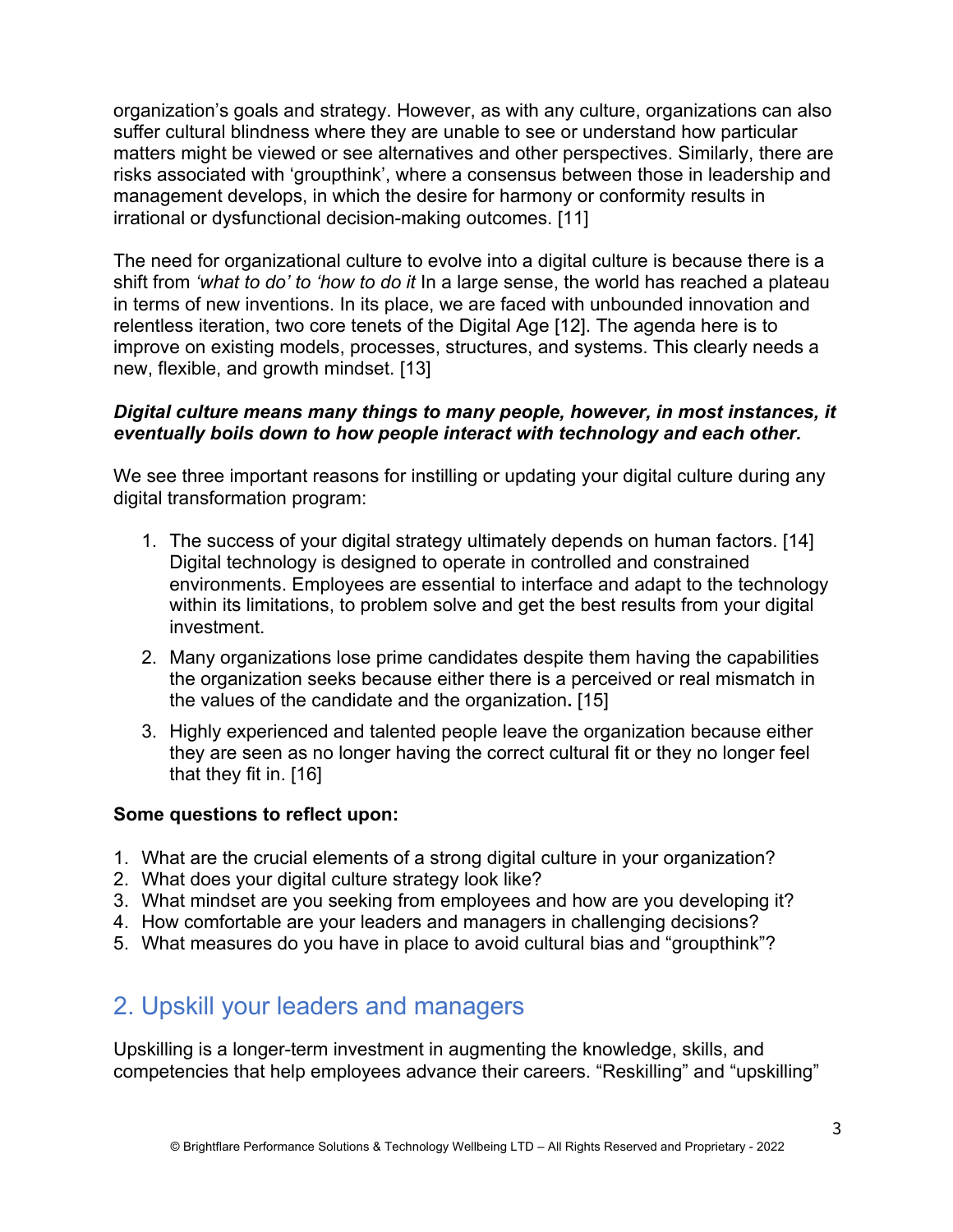are often used interchangeably, but they're separate concepts. Reskilling is about employees learning new specific skills.

As the current events of the past couple of years have accelerated how and where work gets done, employee reskilling became a short-term survival strategy to fuel or sustain company growth. Organizations found that investing in skills learning, enabled both performance and reliability of their employees.

Yet, organizations looking to retain their employees amid the "Great Resignation", (24 million US employees left their jobs between May and September of 2021) [17], need to move beyond this short-term approach. When employees are offered and encouraged to take advantage of upskilling opportunities for their personal or professional growth, improve people metrics, such as employee engagement, retention, and ESG, also go up. [18]



#### **Some questions to reflect upon:**

- 1. What is the strategy that your organization has to upskill?
- 2. What are some of the key jobs that you need to upskill to be prepared for 2025?
- 3. What are the key areas of upskilling which could make the biggest impact?
- 4. What are the biggest risks if we do not upskill?

### 2.1 Incorporate Team Coaching as part of your culture

We often remind our clients that you cannot blame a people manager for being the sole cause for employees leaving the organization. Yet it is a fundamental reason to stay, improve, grow, and retain employees when their people manager is someone who has and acts with a coaching mindset. If you ask employees what it is that they need in an upskilling process, 75% of the time they will prefer a coach over any other skillset, why? Because a coach is someone who will not judge you, who is an ally who engages in a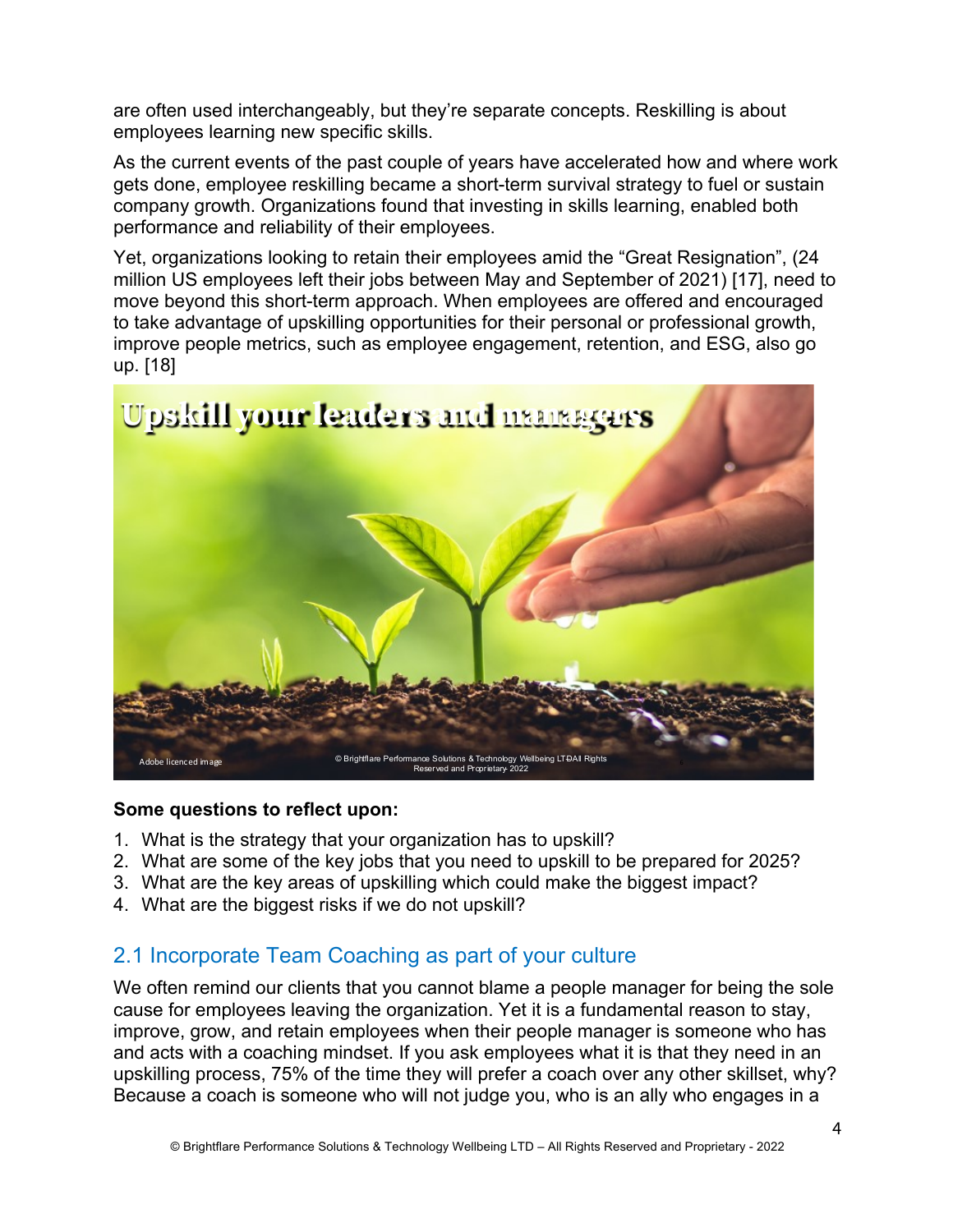thought-provoking and creative process that inspires the employee to maximize personal and professional potential. It is designed to facilitate the creation/development of personal, professional, or business goals and to develop and carry out a strategy/plan for achieving those goals.

#### **Some questions to reflect upon:**

1. What are the characteristics, mindset, and skill set that a manager coach should have?

2. What would be required for 'can any manager or leader be a coach?' And why?

3. What might happen if you don't change and adapt the mindset of managers?

## 2.2. Empower your employees to own their career development

One of the smartest and most strategic things a company can do is bring onboard employees who do not fit just one job or role, but instead find people who can shift when the business shifts. These employees often know how they wish to grow within the company, they just need the tools and encouragement o get there.

The biggest obstacles organizations are currently facing around talent mobility, succession, career pathing, or development, are not related to tools or technology; they are rather tied to the corporate culture. What this translates into is that if we don't have the right cultural frameworks and behaviors to support and build the optimal talent environment, we are not able to let people take on new roles, based on perceived risk. The implications, people believe that it is easier to leave the company than continue to move and grow internally, especially if it involves a major career change. [19]

The pandemic is not just a health crisis but also an economic transformation. New roles, changed skill requirements, massive imbalances of skills gaps and surpluses, and the need to redeploy people rapidly all figured into making talent mobility, succession planning, and internal growth, the key to pandemic success from a talent perspective, spotlighting these fields into the forefront of many organization's priorities. But even once the pandemic is behind us, we'll need to focus on them, in order not only to succeed but also to survive.

#### **Some questions to reflect upon:**

- 1. How do we create the conditions for people to be willing to give their best?
- 2. What is your approach to talent mobility? What's your goal for talent mobility?
- 3. What's your talent philosophy? How do you measure its success?
- 4. How does the end-to-end employee experience work?
- 5. How do you support employees with learning, feedback, and development?
- 6. Do you provide support for offboarding as well as onboarding to a new position?

### 2.3. Create and share a Blueprint

Every healthy individual, regardless of age or background, can learn and improve their skills, and they are doing it all the time without even realizing it. The neuroplasticity of the human brain ensures that it can adapt neural pathways throughout life in response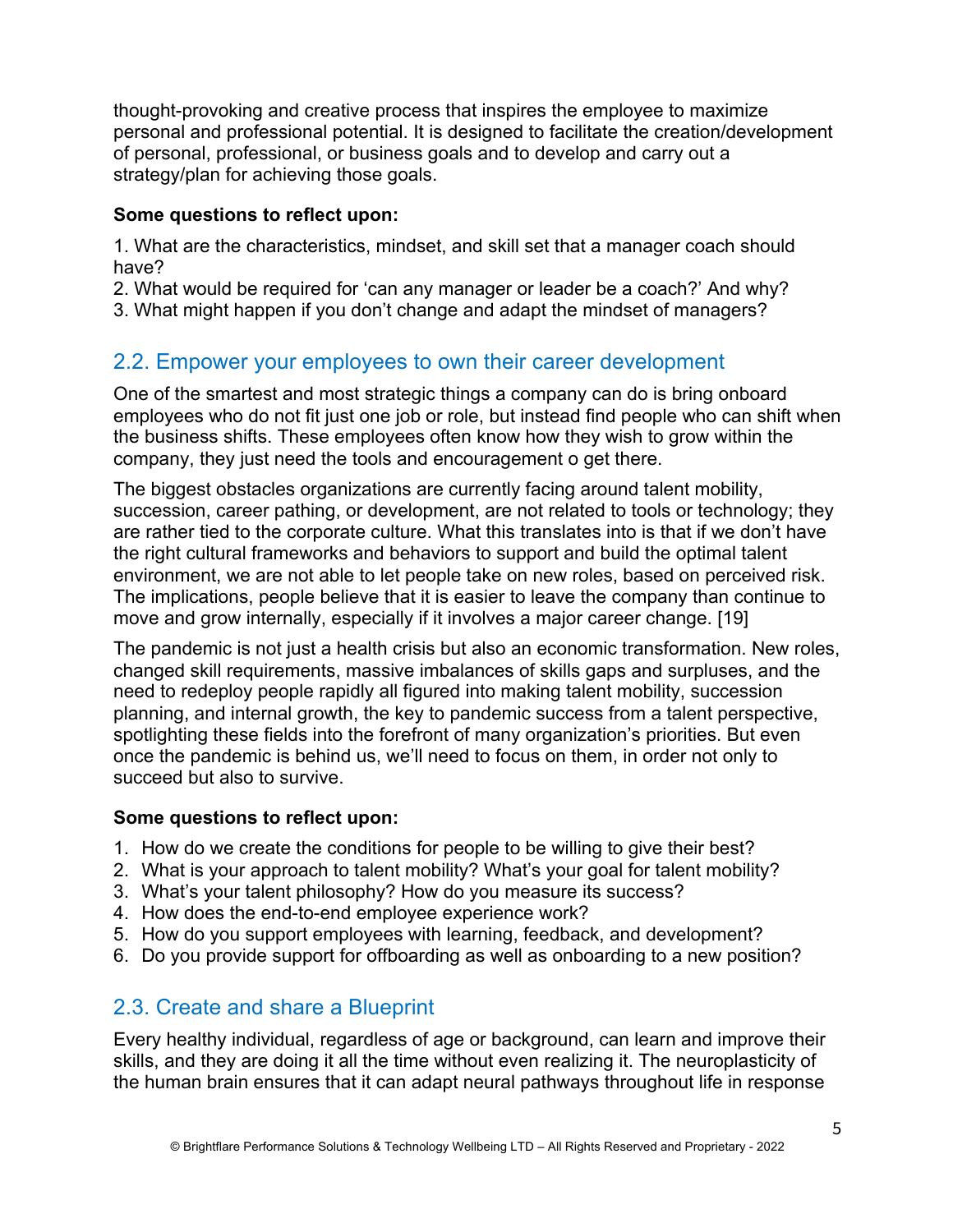to experiences. [20] It is only a question of organizations creating the right environment and employees adopting a growth mindset. [13]

By offering upskilling opportunities for leaders and managers, organizations can develop a stronger and clearer path to growth and the transparency of the processes involved. An important aspect of any upskilling program is to identify clear paths and milestones for performance measurement. This methodology gives employees insight into the process while also enabling them to play a role in advancing their progress.

Lastly, keep in mind that leadership is as old as human civilization. As people began forming groups, leaders emerged to establish order, provide direction, and help groups meet goals (with survival as a top priority). Leadership today requires leaders to navigate significant organizational and social realities that probably exceed any challenges early business leaders could have imagined.

There's an increased demand for empathetic leadership styles that understand people perform best when all their needs and concerns are taken care of. Managers are increasingly asked to consider work-life balance, family and other commitments, and the fears or concerns of their people. Indeed, research has shown that managerial support is critical in supporting people as they deal with stress and health issues. [3]

It's impossible to predict the future and so there will be days when managers don't know what hit them. But we do know that managers of the future will need to be flexible and be able to rapidly adapt and learn in response to new situations.



#### **Some questions to reflect upon:**

- 1. What are you doing to upskill your leaders', managers', and employee skillsets?
- 2. What will be the short/long term business impact if you don't do this?
- 3. What could be the benefits of a coaching mindset for your organization?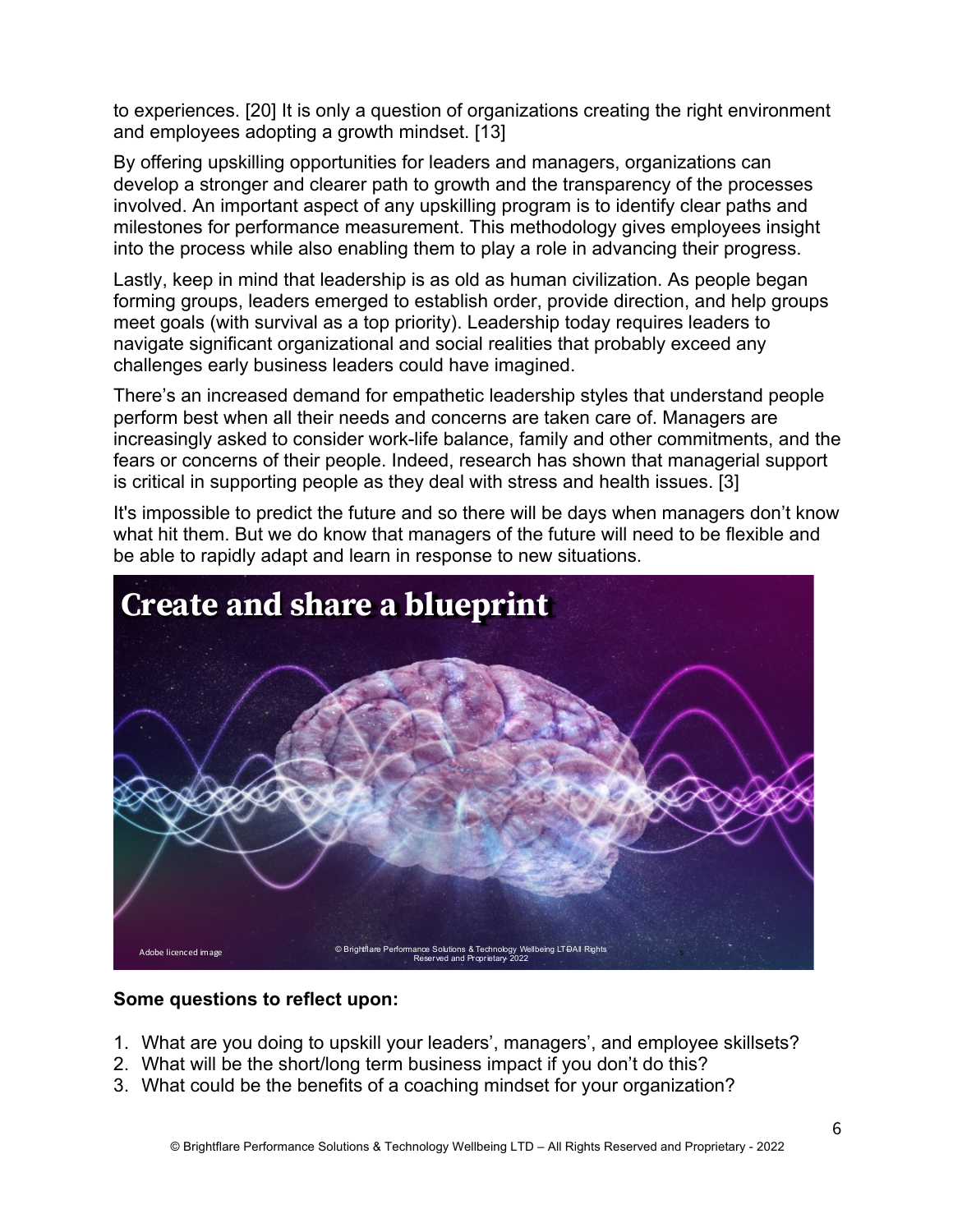## 3. Creating a sense of belonging

A sense of belonging and being accepted within a group is a basic human psychological need. It provides a sense of safety and can be a great motivator. Feeling that you belong is also important in seeing value in life as well as enhancing your resilience. But 40% of US employees say that they feel isolated at work, and this leads to lower levels of commitment and engagement. [21]

Conversely, organizations with high employee perception of belonging benefited from a 56% increase in job performance, a 50% drop in turnover risk, and a 75% reduction in sick days, [21]. It's not surprising that 79 percent of organizations say fostering a sense of belonging in the workforce is important or very important for their success over the next 12 to 18 months, [22]

Just imagine the impact on a top US football team where 40% of the players don't feel part of the side!

An organization's culture will also have a strong bearing on employees' sense of belonging as well as their mental and physical health. Burnout, which is defined by the World Health Organization (WHO) as a syndrome resulting from chronic workplace stress, [23] is often triggered by one or more of the following: [9]

- 1. Workload
- 2. Perceived lack of control
- 3. Lack of reward or recognition
- 4. Poor relationships
- 5. Lack of fairness
- 6. Values mismatch

A number of these triggers relate to an employee's sense of belonging.

Creating a sense of belonging at work is the outcome of three mutually reinforcing attributes: [21]

- 1. Employees should feel **comfortable** at work An inclusive culture where employees feel respected and treated fairly.
- 2. They should feel **connected** to the people they work with, the teams they are part of, and the organization's purpose, values, and goals. Importantly employees want to feel that the organizations they work for are aligned with their personal values.
- 3. They should feel that they **contribute** to meaningful work outcomes understanding how their unique strengths and efforts matter and are helping their teams and organizations achieve their goals.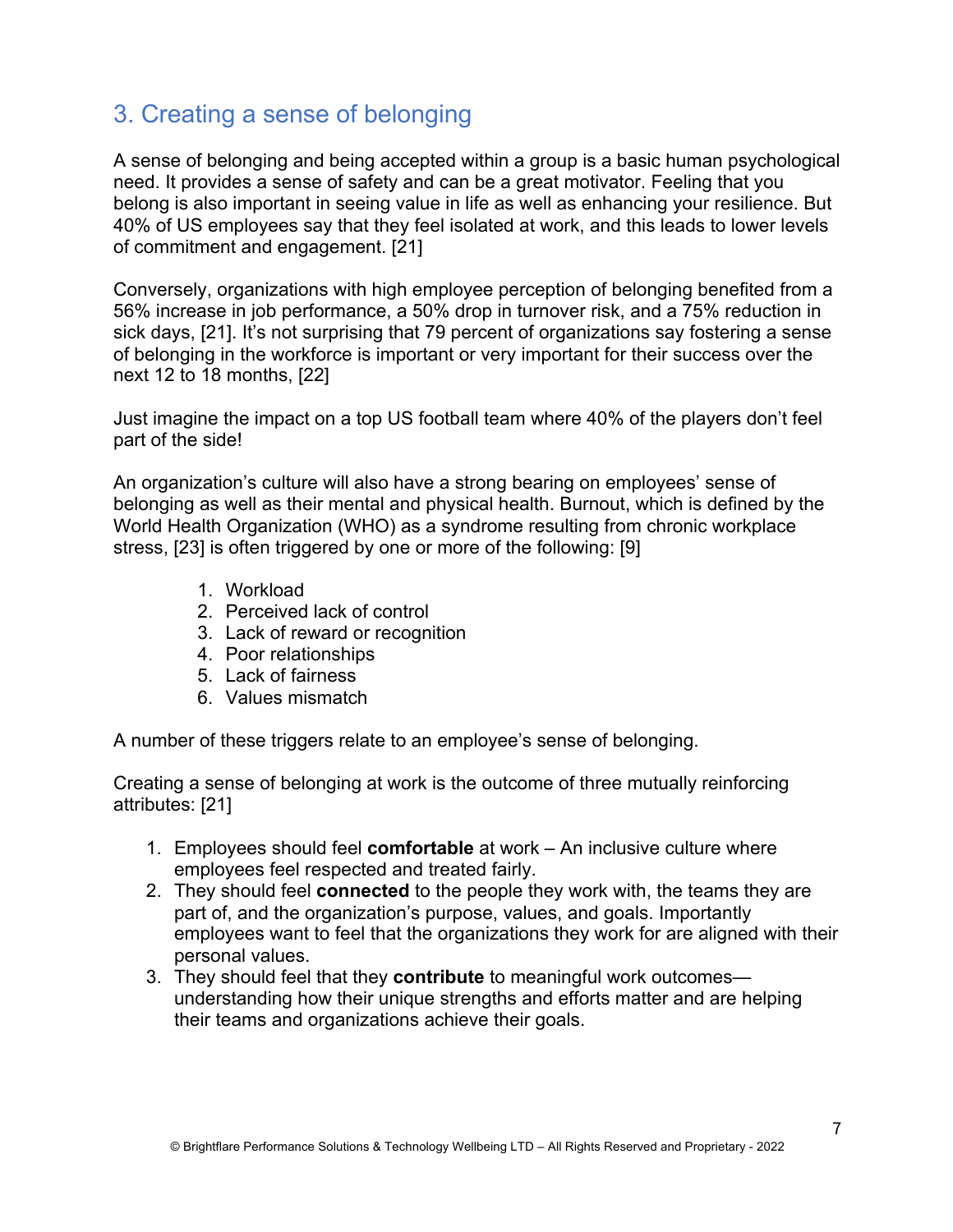The important thing to appreciate is that one size may not fit all employees, therefore some flexibility in the organization's strategy to foster a greater sense of belonging is required.

#### **Some questions to reflect upon:**

1. How does your organization foster a sense of belonging with employees?

2. How is the voice of the employee heard within your organization?

3. What measures are in place to ensure that each employee is respected and treated and rewarded fairly?

## 4. Sustainability transformation

The United Nations have said that climate change is the defining crisis of our time, [23] and time is running out. There is now a large scientific consensus that humans are the leading cause of climate change, [24] the effects of which are already impacting our world through changes in rainfall patterns, rising sea levels, and the increased risk of heatwaves, and floods, droughts, and fires. [25] The United Nations has also marked 2030 as a target for achieving the 17 Sustainable Development Goals (SDGs), and Business has a critical role to play in achieving these goals, [26] and SDGs are a key part of the conversation on Environmental, Social and Governance (ESG).[27]

Having a strong ESG strategy will positively impact an organization's brand, customers, and ability to attract and retain talent. In a UK survey of office workers: [29]

- 76% of millennials say that environmental ethics are a huge concern to them.
- 83% said their company is not doing enough.
- 80% said their company's environmental values are either not aligned or only partially aligned with their own.
- 65% said that they were more likely to work for a company with strong environmental policies.

It positively impacts an organization's brand and its customers. In another survey of consumers [29]

- Nearly 80% of respondents indicate sustainability is important for them.
- 57% of consumers are willing to change their shopping habits to reduce environmental impact.

It positively impacts an organization's attractiveness to investors.

- New Environmental, Social and Governance **(ESG)** regulations in the EU [1] and the UK [2]
- Strong ESG programs are also motivating investors who see such practices as indicative of sustainable growth and part of a modern approach to risk management.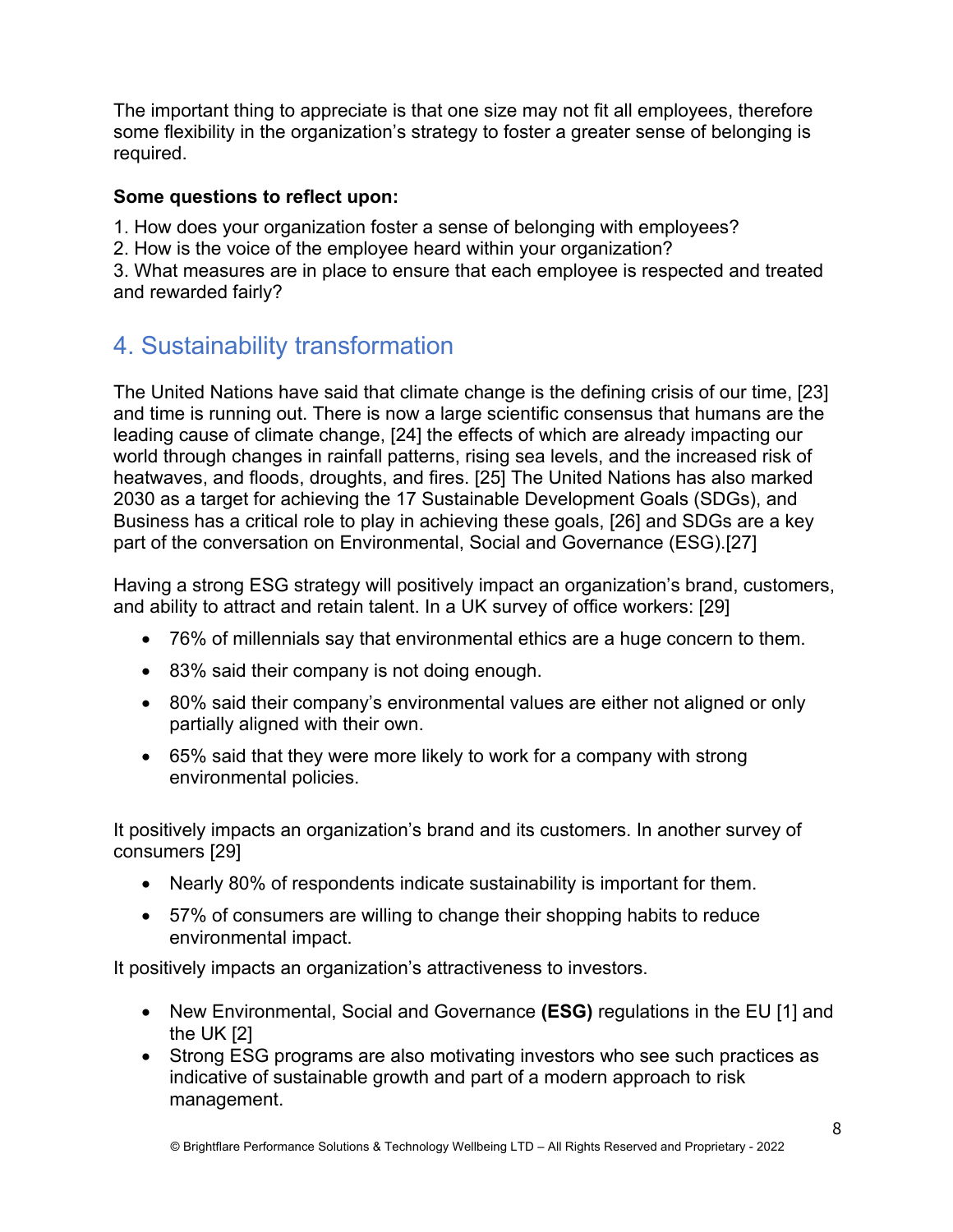• Getting your ESG right leads to higher value creation including cost reductions, (Energy and Water), and improved Investment & Asset Optimization. [30]

The global technology companies are some of the biggest investors in renewable energy, with many now reporting or having plans to be **Carbon Neutral** and **Carbon Free**. [31] However, on 20th September 2021 tech workers from twelve global technology giants joined the global climate strike highlighting tech's role in climate change.

Key to an organization's sustainability credentials is the move from a linear business model of 'take, make, waste' to a circular and sustainable one that responds to carbon emissions, global waste, and pollution at every stage.[28] It presents an opportunity to rethink the business, remove complexity and fragility, build more resilience and unlock the creative potential of the business.

#### **Some questions to reflect upon:**

1. How is your organization aligning its sustainability values with that of future & current employees, customers, and investors?

2. How credible is your sustainability strategy and what is the risk of being seen as 'Green washing'?

3. To what extent is your organization able to move to the circular sustainability model? 4. What significant hidden risks have you uncovered by moving towards a more sustainable business model?

## 5. Why diversity matters

Put simply, the goal of any organization should be to create a level playing field for all employees to maximize productivity, potential, creativity, and shareholder value.

With 658% more S&P Global 500 Companies mentioning Diversity, Equity, and Inclusion (DEI) in earnings calls since 2018, this issue is already a priority. [3] However, US companies spend an estimated \$8 billion a year on DEI initiatives with little to show for it. [32]

People must feel that they belong and that they are treated fairly to produce their best and most productive work. But if you feel:

- Your ideas aren't valued when you contribute them.
- You have to work harder than other colleagues to receive the same recognition.
- Others are seen as having potential, but every time you have to prove your ability.
- You aren't given the same access to opportunities.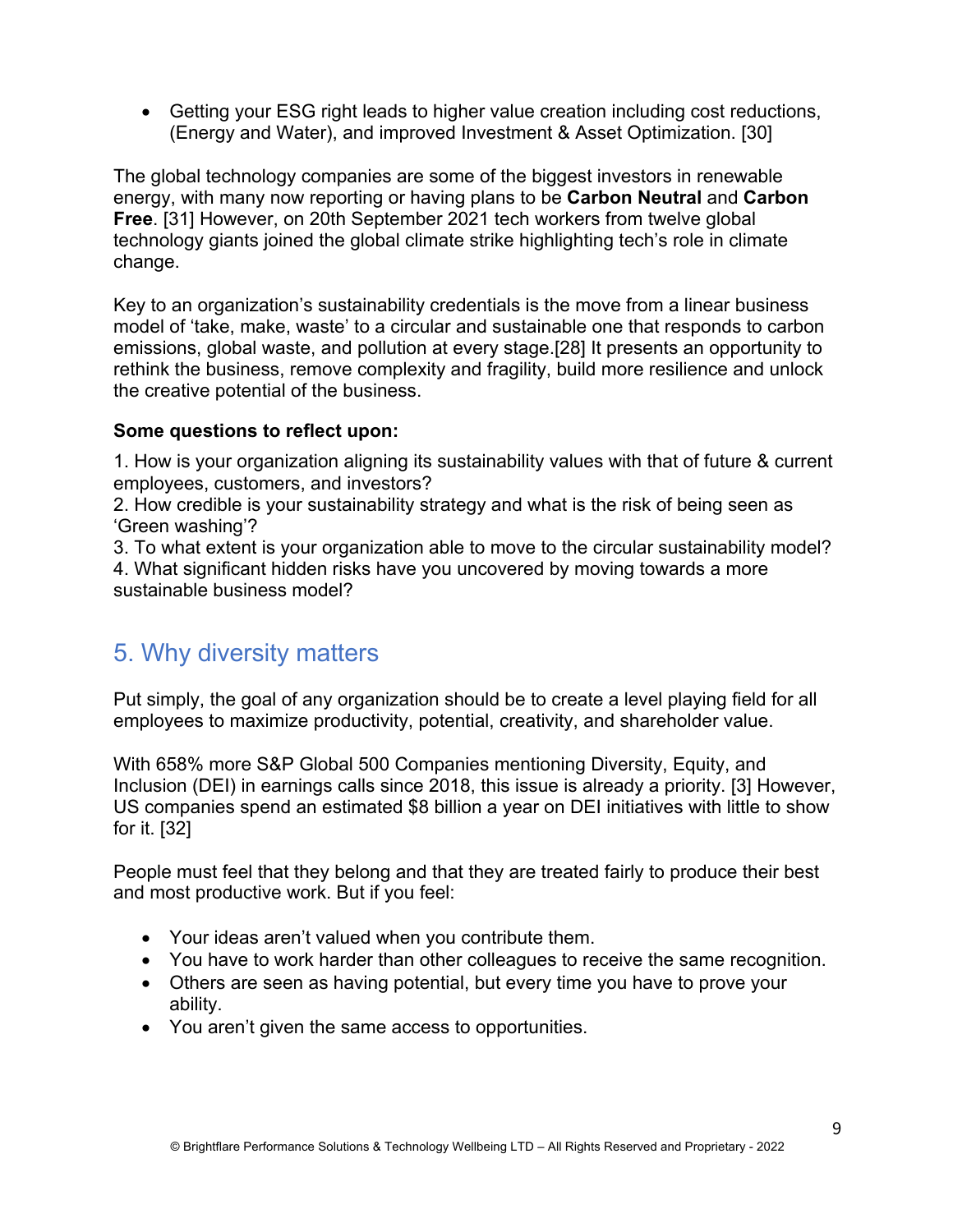Then it's no surprise that many employees feel their organizations are not a good cultural fit for them. And this feeling may apply to many more employees than you think?

For example, a DEI initiative that does not address the impact of social class, will not be as effective as one that does. Not only will it be less effective in helping women and people of color, but it will also alienate first-generation white male professionals from blue-collar backgrounds. [32]



Similarly, an analysis of the top 1000 US companies by revenue by Korn Ferry found that the average age of a CEO was 59. [12] Many world leaders are also at the experienced end of the scale with Joe Bidden 79, Xi Jinping 68, Olaf Scholz 63, and Boris Johnson 57. But older employees are often unconsciously stereotyped as having the lower ability, being less motivated and productive, harder to train, and less flexible. Unconscious or unintended stereotyping influences the outcomes of hiring, performance appraisals, and other business systems which are not strictly evidence-based. Artificial Intelligence (AI) systems designed to assist in recruitment have also proved difficult to implement due to the deep historic DEI biases in the data training sets. [33]

## 5.1. Digital transformation is not risk-free

**Today Artificial Intelligence (AI) is not intelligent!** It has no awareness of the limitations or constraints of the data, statistical processes or programming it uses, or the full meaning of any of the answers it gives. This requires human intelligence. Organizations are legally responsible for their actions, whether these are performed by employees, automated processes, or machines. If data with embedded historical cultural biases associated with gender, race, disability, or class has been used to train your AI recruitment assistant or any of your HR or customer AI-assisted software, then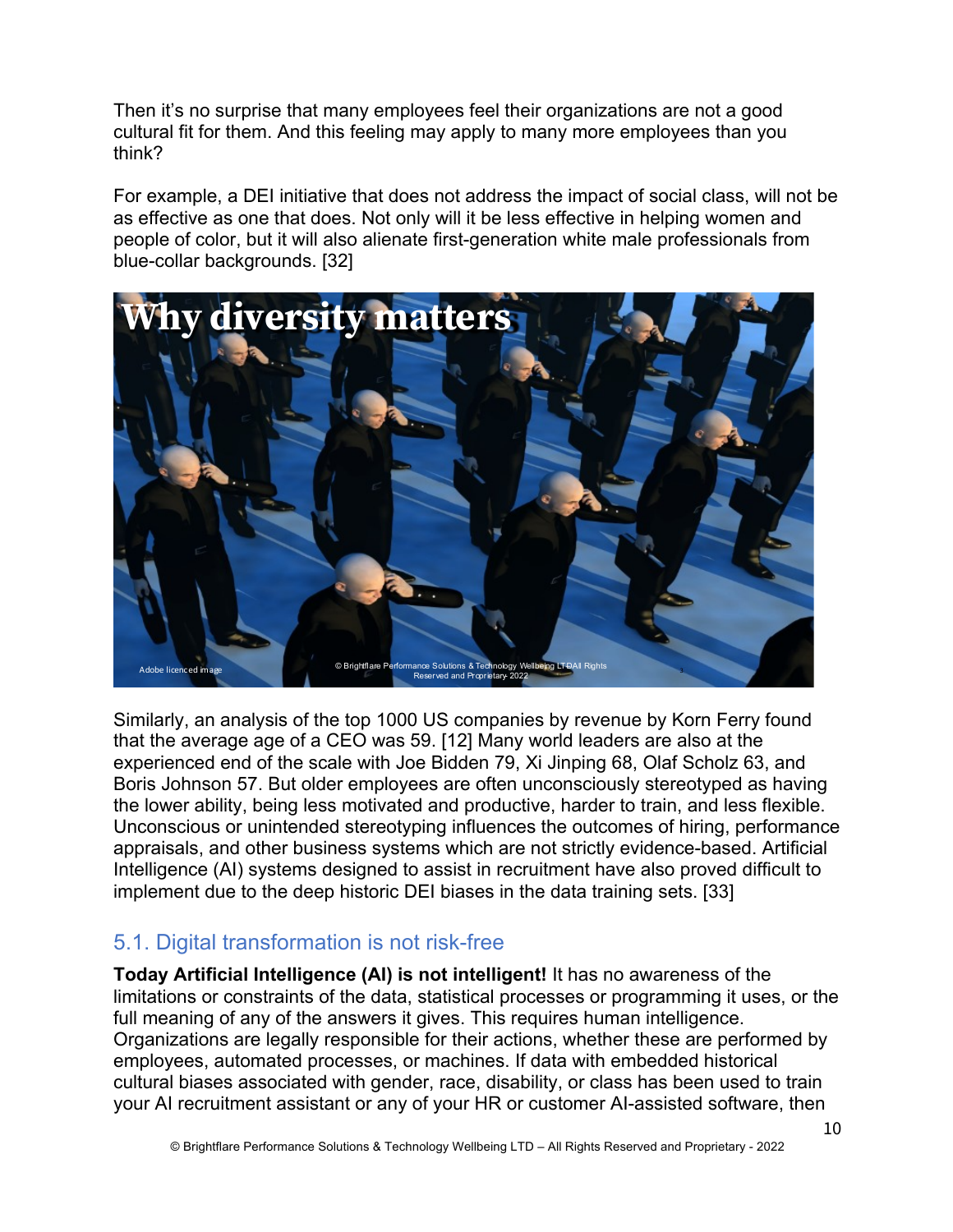guess what, it will most likely perpetuate and amplify these biases and potentially expose the organization to risk, and those individuals impacted, to discrimination. AI creates unique governance challenges and risks, particularly as its statistical models evolve and adapt over time.



### 5.2. Is diversity the key to creativity and problem-solving?

Everything that we think and do, has the potential to limit what we think and do next. Our past informs both the present and our expectations of the future, and most of the time we won't even realize it's happening, [34]. Teams with a high degree of similarity in backgrounds, experiences, and culture, might not generate as much creative friction as those teams with people of widely different perspectives who feel empowered to explore 'out of the box solutions. [35] Surrounding ourselves with people who are different from us, creates a larger pool of experiences to draw on for creativity and problem-solving.

## 5.3. Why we should think differently about DE&I

What we find surprising is that the status quo of organizations and boards with poor diversity still appears to be seen as 'the norm', and the relatively slow progress in DEI initiatives appears to support this. [32]

#### **But the current situation is just the product of historic-cultural biases!**

So rather than the onus being placed on those trying to justify the value of company diversity and diverse boards, surely it's only a matter of time before those companies that are moving too slowly are asked to prove why poor diversity produces better results for their business, customers, and investors.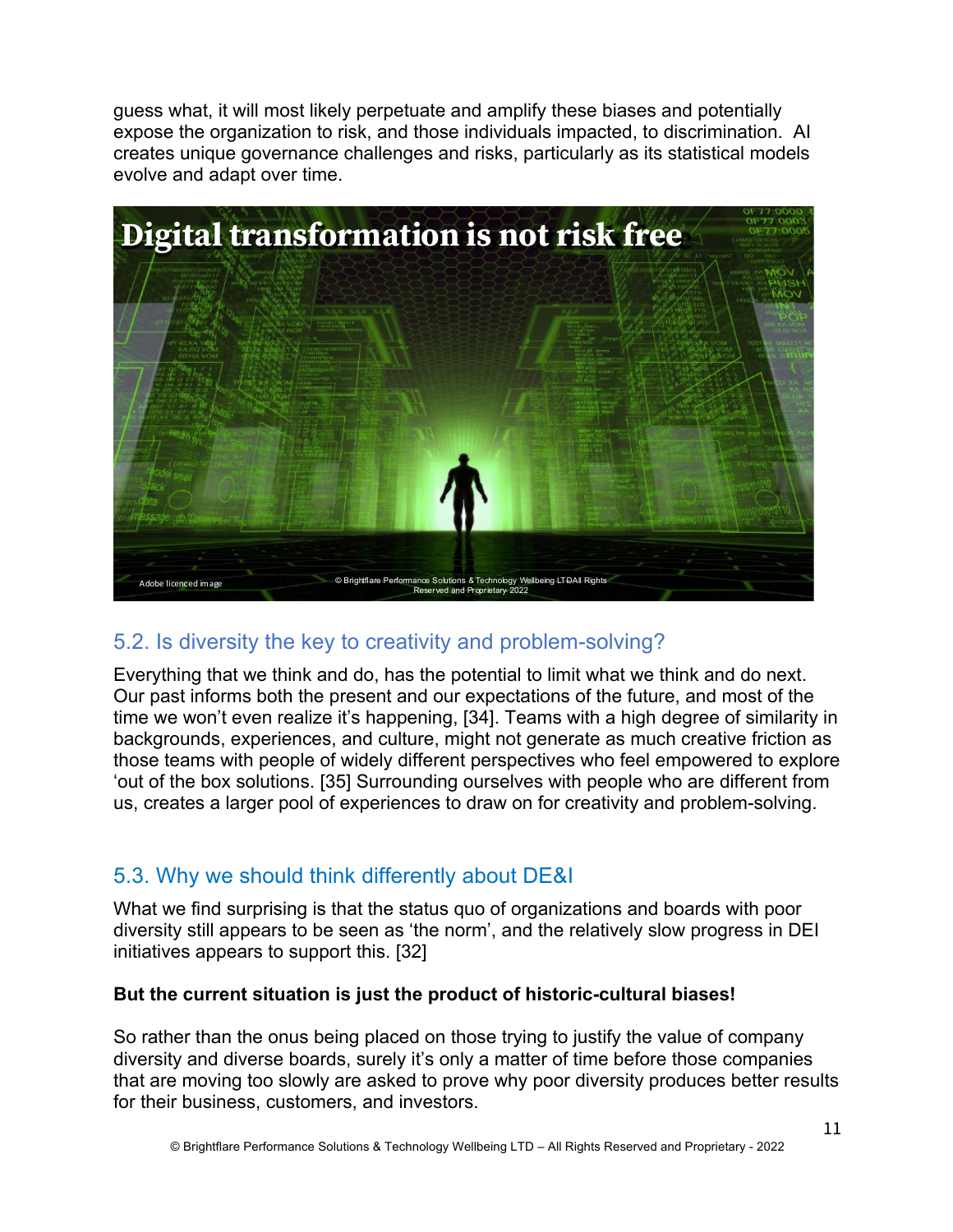#### **Some questions to reflect upon:**

1. How does your organization celebrate the contributions made by the diversity of your employees and ensure it is a good cultural fit with them?

2. How does your organization's approach to flexible working enhance the work experience and talent retention of employees?

3. What measures are in place to objectively test the fairness of your digital culture and processes concerning different groups of employees?

4. How does your organization reduce the risks of 'groupthink' and cultural bias?

## 6. Summary

In this article, we set out the importance of the human experience in digital transformations during what has been described as a perfect storm of change in the global economy. We shared five of our key insights, based on the latest research, which explored digital culture, upskilling leaders and managers, a sense of belonging, sustainability, and diversity.

We think that if organizations are to meet the challenges of the fourth industrial age, in a global economy that is becoming ever more complex and volatile, then the ability to exploit human capital will be a key differentiator in the success and resilience of any organization.

We firmly believe that thinking flexibly and differently at all levels in the organization is achievable by the adoption of a growth mindset culture at an organizational, management, and employee level, and embracing team coaching as an essential skill for managers of human capital.

We can assist you in creating a healthy, sustainable, and inclusive digital culture and help your leadership and management teams enjoy thinking differently and more creatively in meeting the challenges ahead. We take a coaching approach to get the best out of your high-caliber leaders and managers.

We will co-create the right formulation for your organization, and meet you where your organization is, depending on your level of readiness. Don't run unnecessary risks, by ignoring this imminent situation and its consequences to your culture.

### Contact us!

Ana Smith – anasmith@brightflare.com – English (US), Spanish Colin Corby – colin@thedigitaldetoxcoach.co.uk – English (UK)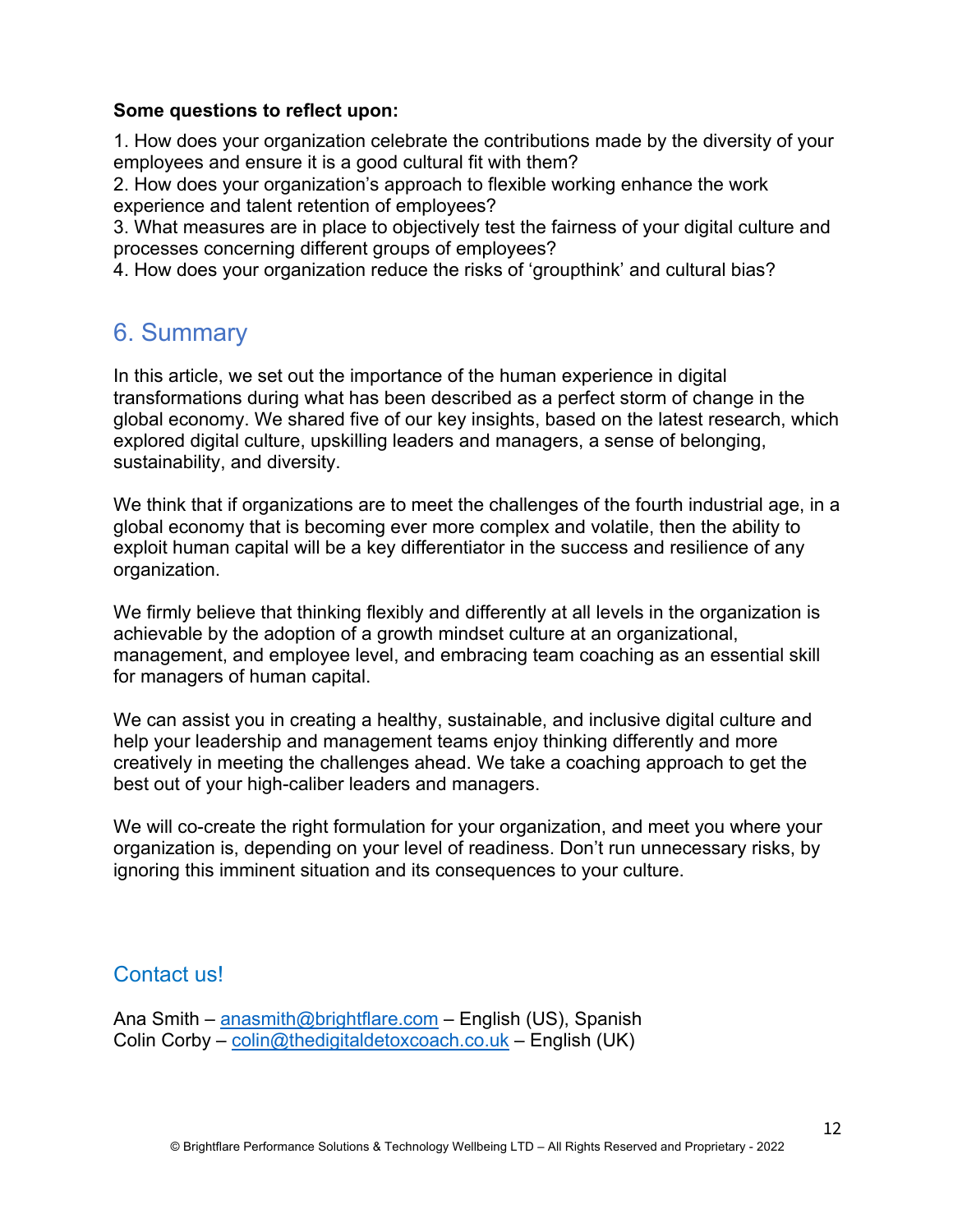## About the authors

Ana Smith is a global executive coach and consultant noted for her passion for what she does and for her energetic and interactive style. **She is the CLO of Brightflare Performance Solutions**. Throughout her career, she has been extremely curious about the impact and relationship between humans and technology.

She's been part of executive teams in organizations such as Microsoft, General Electric, Hewlett Packard

and American Express, with deep expertise in helping organizations with digital transformations and major organizational changes, helping teams and individuals elevate their performance and productivity, whilst optimizing their wellbeing.

Ana wants to serve people and organizations as a well-being coach by encouraging innovation and forward-thinking to inspire leaders, managers, and employees to be at their best and are energized to make the necessary behavioral changes, finding fulfillment and personal meaning.

For further information: https://www.linkedin.com/in/anasmithtalentstrategist/

## **Technology Wellbeing Ltd** and creator of **The Digital Detox Coach.**  He is fascinated by the collision between technology and

and has a passion for nature. He is the founder of

**Colin Corby** is a technologist, Coach, and Ironman triathlete

psychology and understanding how this relationship is changing our world, our health, and the way that we think, feel, and behave.

Colin has over 30 years of experience in leading technology

Management and a Bachelor of Science (Honours) in Mathematics.

For further information https://www.linkedin.com/in/colincorby/

**TECHNOLOGY WELLBEING LTD** 



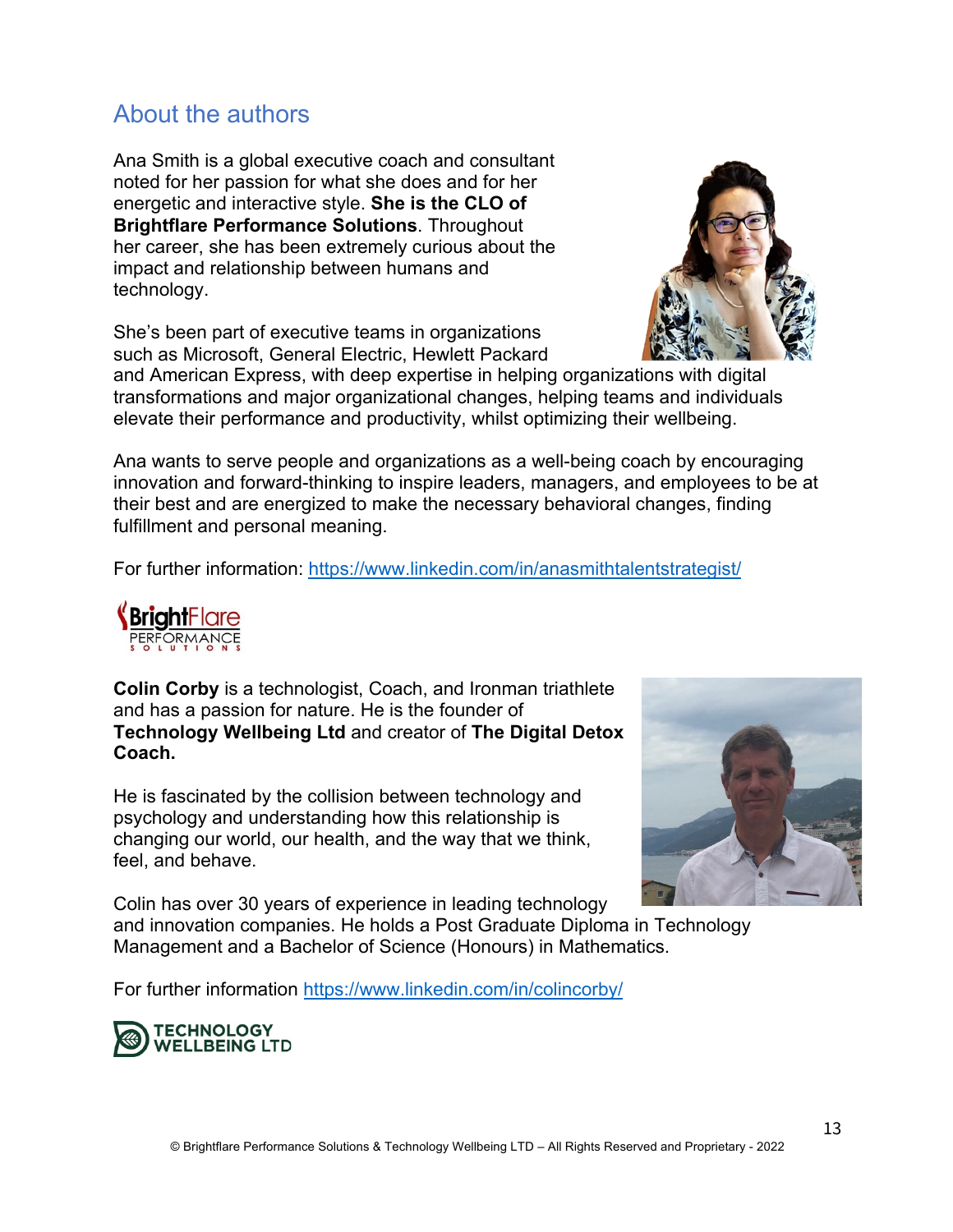#### ---------- **References:**

[1] 'Corporate sustainability reporting – EU', https://ec.europa.eu/info/business-

[2] 'Greening Finance: A Roadmap to Sustainable Investing', October 2021, Gov.UK, https://assets.publishing.service.gov.uk/government/uploads/system/uploads/attachme nt\_data/file/1031805/CCS0821102722-

006 Green Finance Paper 2021 v6 Web Accessible.pdf

[3] 'The Biggest Trends Impacting the Future of Work', Gartner, Webinar 2022.

[4] 'Older Workers And 'The Big Quit', (23 Jul 2021), Chris Farrell, Forbes,

https://www.forbes.com/sites/nextavenue/2021/07/23/older-workers-and-the-bigquit/?sh=2b6a27a53e47

[5] 'Burnout is continuing to rise; is HR doing enough?', (1 Jun 2021), Kathryn Mayer, Human Resource Executive, https://hrexecutive.com/burnout-is-continuing-to-rise-ishr-doing-enough/

[6] 'How we live: Executive report September 2020', Aviva,

https://www.aviva.com/content/dam/aviva-

corporate/documents/newsroom/pdfs/reports/How-we-live-september-2020.pdf

[7] 'One in three graduates overeducated for their current role', (29 Apr 2019), Office of National Statistics.

https://www.ons.gov.uk/news/news/oneinthreegraduatesovereducatedfortheircurrentrol e

[8] 'The Future of Jobs Report 2020', (Oct 2020), World Economic Forum, https://www3.weforum.org/docs/WEF\_Future\_of\_Jobs\_2020.pdf

[9] 'The Burnout Epidemic', (2021), Jennifer Moss, Harvard Business Review Press [10] 'Why a healthy digital culture matters', (2020), Formery, Ménard, Smith, Corby, **Dedvukina** 

[11] '*Super-Forecasting: The Art & Science of Prediction'*, (2019), Philip Tetlock & Dan, Random House Business.

[12] 'Korn Ferry Study Reveals Trends by Title and Industry', (2019), Korn Ferry, *https://www.kornferry.com/about-us/press/age-and-tenure-in-the-c-suite#*

[13] *'Mindset; Changing the way you think to fulfill your potential', (2017), Dr. Carol S.* Dweck, Robinson*.* 

[14] The keys to a successful digital transformation | McKinsey, (2018)

https://www.mckinsey.com/business-functions/people-and-organizational-

performance/our-insights/unlocking-success-in-digital-transformations

[15] Reason #4 why employees quit: poor organizational fit - The Predictive Index https://www.predictiveindex.com/blog/reason-4-why-employees-quit-poororganizational-fit/

[16] The Great Resignation: By the Numbers — Acuity (ltfamilyfinancial.com, 2022) https://ltfamilyfinancial.com/insights/the-great-resignation-by-the-numbers

[17] The importance of upskilling | LinkedIn (2022)

https://www.linkedin.com/pulse/10-importance-upskilling-franziska-spoddig/

[18] Bersin-Talent-Mobility.pdf (joshbersin.com) 2021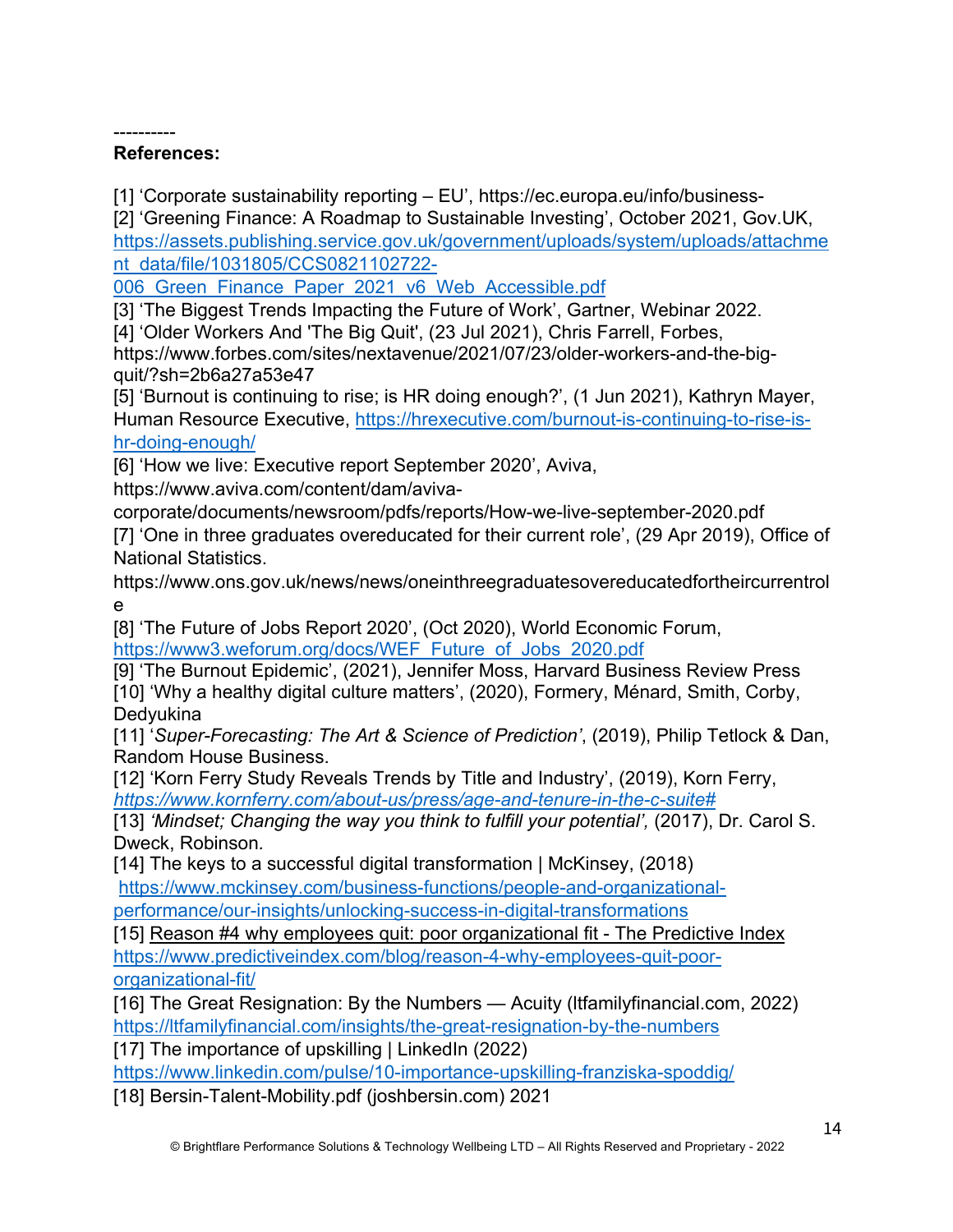https://joshbersin.com/wp-content/uploads/2021/04/2021\_04\_Bersin-Talent-Mobility.pdf

[19] BrainFutures - NEUROPLASTICITY 101 (2018)

https://www.brainfutures.org/neuroplasticity-

101/#:~:text=The%20brain%20creates%20new%20neural%20pathways%20and%20 modifies,processes%20and%20is%20influenced%20by%20new%20experiences.%20 2

[20] 'The Value of Belonging at Work', (16 Dec 2019), Evan W. Carr, Andrew Reece, Gabriella Rosen Kellerman, and Alexi Robichaux, Harvard Business Review, https://hbr.org/2019/12/the-value-of-belonging-at-work

[21] 'Belonging: From comfort to connection to contribution', (15 May 2020), David Mallon, Yves Van Durme, Maren Hauptmann, Deloitte,

https://www2.deloitte.com/us/en/insights/focus/human-capital-trends/2020/creating-aculture-of-belonging.html

[22] 'Burn-out an "occupational phenomenon": International Classification of Diseases, (28 May 2019), World Health Organization, https://www.who.int/news/item/28-05-

2019-burn-out-an-occupational-phenomenon-international-classification-of-diseases

[23] 'The Climate Crisis – A Race We Can Win', (accessed 03 Dec 2021), United Nations, https://www.un.org/en/un75/climate-crisis-race-we-can-win

[24] *'AR6 Climate Change 2021: The Physical Science Basis'*, (7 Aug 2021), Intergovernmental Panel on Climate Change (IPCC), UN,

https://www.ipcc.ch/report/ar6/wg1/downloads/report/IPCC\_AR6\_WGI\_Full\_Report.pdf [25] *'Effects of Climate change'*, (accessed 05 Jan 2022), Met Office,

https://www.metoffice.gov.uk/weather/climate-change/effects-of-climate-change

[26] 'The 17 Goals', United Nations Department of Economiuc and Social Affairs, Sustainable Development, https://sdgs.un.org/goals

[27] 'Creating a strategy for a better world: How the Sustainable Development Goals can provide the framework for business to deliver progress on our global challenges, PwC, https://www.pwc.com/gx/en/sustainability/SDG/sdg-2019.pdf

[28] 'The Future of the Sustainable Workplace', (2020), Dr. Leyla Acaroglu, Utility, https://www.unily.com/media/x5eljtve/unily-future-of-the-sustainable-workplaceguide.pdf

[30] [New] '5 Ways That ESG Creates Value', McKinsey Quarterly November 2019, https://www.mckinsey.com/~/media/McKinsey/Business Functions/Strategy and Corporate Finance/Our Insights/Five ways that ESG creates value/Five-ways-that-

ESG-creates-value.pdf

[31] 'Is your digital footprint killing the planet', (2020), Corby,

https://www.linkedin.com/pulse/our-digital-footprint-killing-planet-colin-corby [32] 'Bias Interrupted: Creating inclusion for real and for good', (2021), Joan C. Williams, Harvard Business Review Press

[33] 'Understanding Bias In Al-Enabled Hiring', (14 Oct 21), Nish Parikh, Forbes, https://www.forbes.com/sites/forbeshumanresourcescouncil/2021/10/14/understanding -bias-in-ai-enabled-hiring/

[34] *'The Eureka Factor: Creative Insights and the Brain'*, (2016), John Kounios & Mark Beeman, Windmill Books